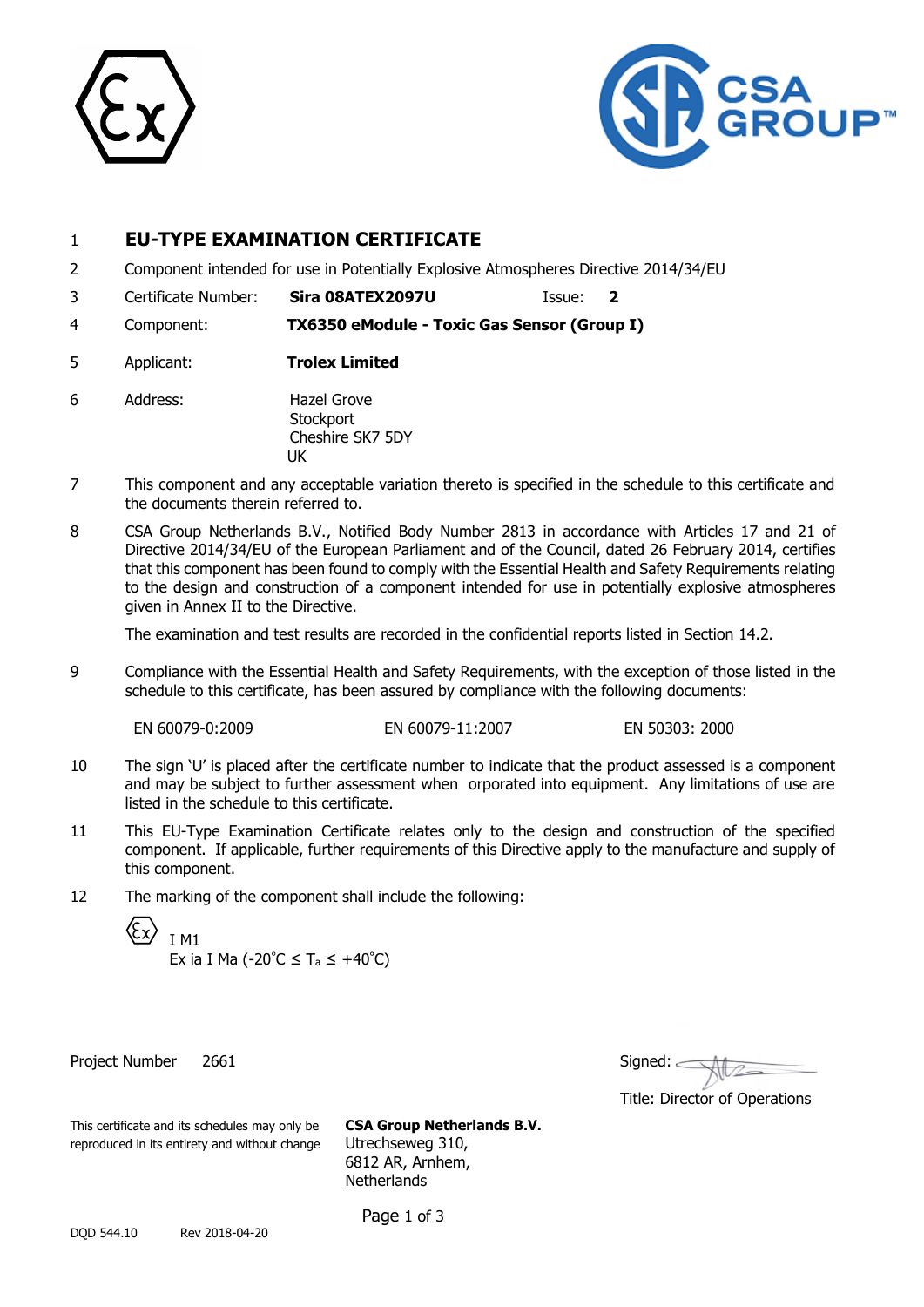



# **SCHEDULE**

# **EU-TYPE EXAMINATION CERTIFICATE Sira 08ATEX2097U**

**Issue 2**

#### **13. DESCRIPTION OF COMPONENT**

The TX6350 Toxic Gas Sensor is designed to measure toxic gas concentration by means of an electrochemical cell and to electronically convert the measured value into an output signal that can be monitored by suitably certified gas monitoring equipment into which the sensor is plugged.

The TX6350 Toxic Gas Sensor contains a sub-assembly comprising a CPU Board, Connector Board and either a Toxic Baseboard or an Oxygen Baseboard. The sub-assembly fits inside a plastic enclosure with one face of the Connector Board exposed to connect to external circuit.

| <b>Input Parameters</b>  |                          |                          |
|--------------------------|--------------------------|--------------------------|
| At Connector CON 1       |                          |                          |
| Pin 1 wrt 2              | Pin 3 & 4 combined wrt 2 | Pins 5 wrt 2 and 6 wrt 2 |
| $Ui = 14.4 V$            | $Ui = 6.51 V$            | $Ui = 6.51 V$            |
|                          | $I = 1.52 A$             | $I = 27 \text{ mA}$      |
|                          | $Pi = 1.38 W$            | $Pi = 40$ mW             |
| <b>Output Parameters</b> |                          |                          |
| At Connector CON 1       |                          |                          |

| <b>I AL CUITICLIUI CUIVIL</b>                          |
|--------------------------------------------------------|
| $U_0 = 1.26$ V (generated by the electrochemical cell) |
| $  Ci = 3.887 \mu F$                                   |
| $Li = 0$                                               |

**Variation 1** - This variation introduced the following changes:

- i. Following appropriate re-assessment to demonstrate compliance with the requirements of the latest standards, EN 60079-0:2006 was replaced by EN 60079-0:2009, the markings in section 12 were updated accordingly.
- ii. The Connection PCB was updated to the latest version that has reased pad spacing.
- iii. The PCB thickness requirement was removed from the PCB drawings.
- iv. The Special Condition of Safe Use which states that 'Input to Pins 3 & 4 on CON1 must be protected by a suitable external 125 mA fuse' was removed.
- v. At the request of the Applicant, the name of the component, formerly TX6350 Toxic Gas Sensor, was expanded to become TX6350 eModule - Toxic Gas Sensor (Group I).

#### 14 **DESCRIPTIVE DOCUMENTS**

#### 14.1 **Drawings**

Refer to Certificate Annexe.

#### 14.2 **Associated Sira Reports and Certificate History**

| <b>Issue</b> | Date              | Report no. | Comment                                                                                                     |
|--------------|-------------------|------------|-------------------------------------------------------------------------------------------------------------|
| $\mathbf 0$  | 29 September 2008 | R59A17263B | The release of the prime certificate.                                                                       |
|              | 21 December 2010  | R23465A/00 | The introduction of Variation 1.                                                                            |
|              | 31st October 2019 | 2661       | Transfer of certificate Sira 08ATEX2097U from Sira<br>Certification Service to CSA Group Netherlands<br>B.V |

This certificate and its schedules may only be reproduced in its entirety and without change

**CSA Group Netherlands B.V.** Utrechseweg 310, 6812 AR, Arnhem Netherlands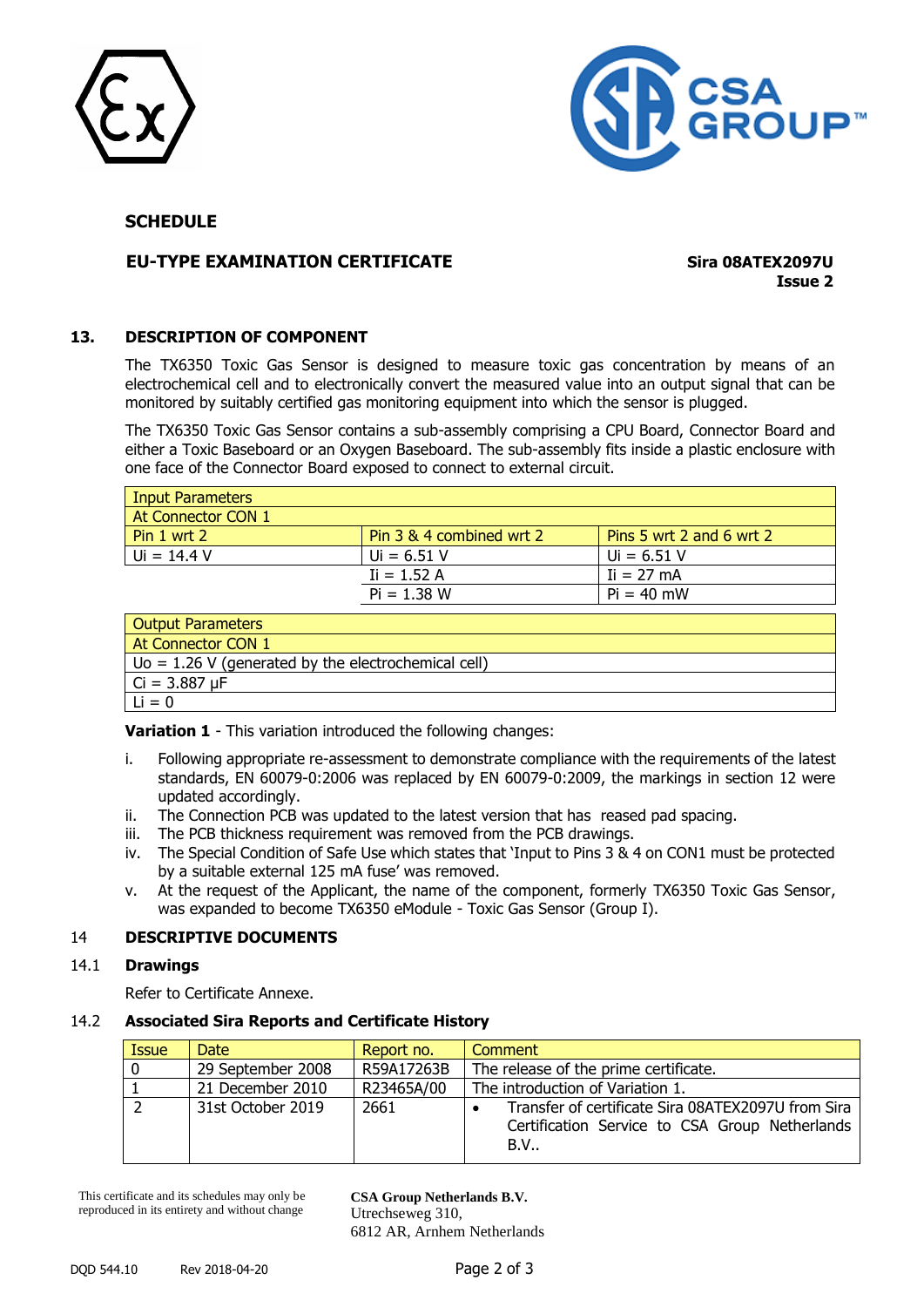



# **SCHEDULE**

# **EU-TYPE EXAMINATION CERTIFICATE Sira 08ATEX2097U**

# **Issue 2**

|  |  | EC Type-Examination Certificate in accordance<br>with 94/9/EC updated to EU Type-Examination<br>Certificate in accordance with<br>Directive<br>2014/34/EU. (In accordance with Article 41 of Directive<br>2014/34/EU, EC Type-Examination Certificates referring to<br>94/9/EC that were in existence prior to the date of application<br>of 2014/34/EU (20 April 2016) may be referenced as if they<br>were issued in accordance with Directive 2014/34/EU.<br>Variations to such EC Type-Examination Certificates may |
|--|--|-------------------------------------------------------------------------------------------------------------------------------------------------------------------------------------------------------------------------------------------------------------------------------------------------------------------------------------------------------------------------------------------------------------------------------------------------------------------------------------------------------------------------|
|  |  | continue to bear the original certificate number issued prior to<br>20 April 2016.)                                                                                                                                                                                                                                                                                                                                                                                                                                     |

# 15 **SPECIAL CONDITIONS FOR SAFE USE**

15.1 The Toxic Sensor has exposed external connections, which must be provided with an ingress protection of at least IP54.

#### 16 **ESSENTIAL HEALTH AND SAFETY REQUIREMENTS OF ANNEX II** (EHSRs)

The relevant EHSRs that are not addressed by the standards listed in this certificate have been identified and individually assessed in the reports listed in Section 14.2.

**CSA Group Netherlands B.V.** Utrechseweg 310, 6812 AR, Arnhem Netherlands